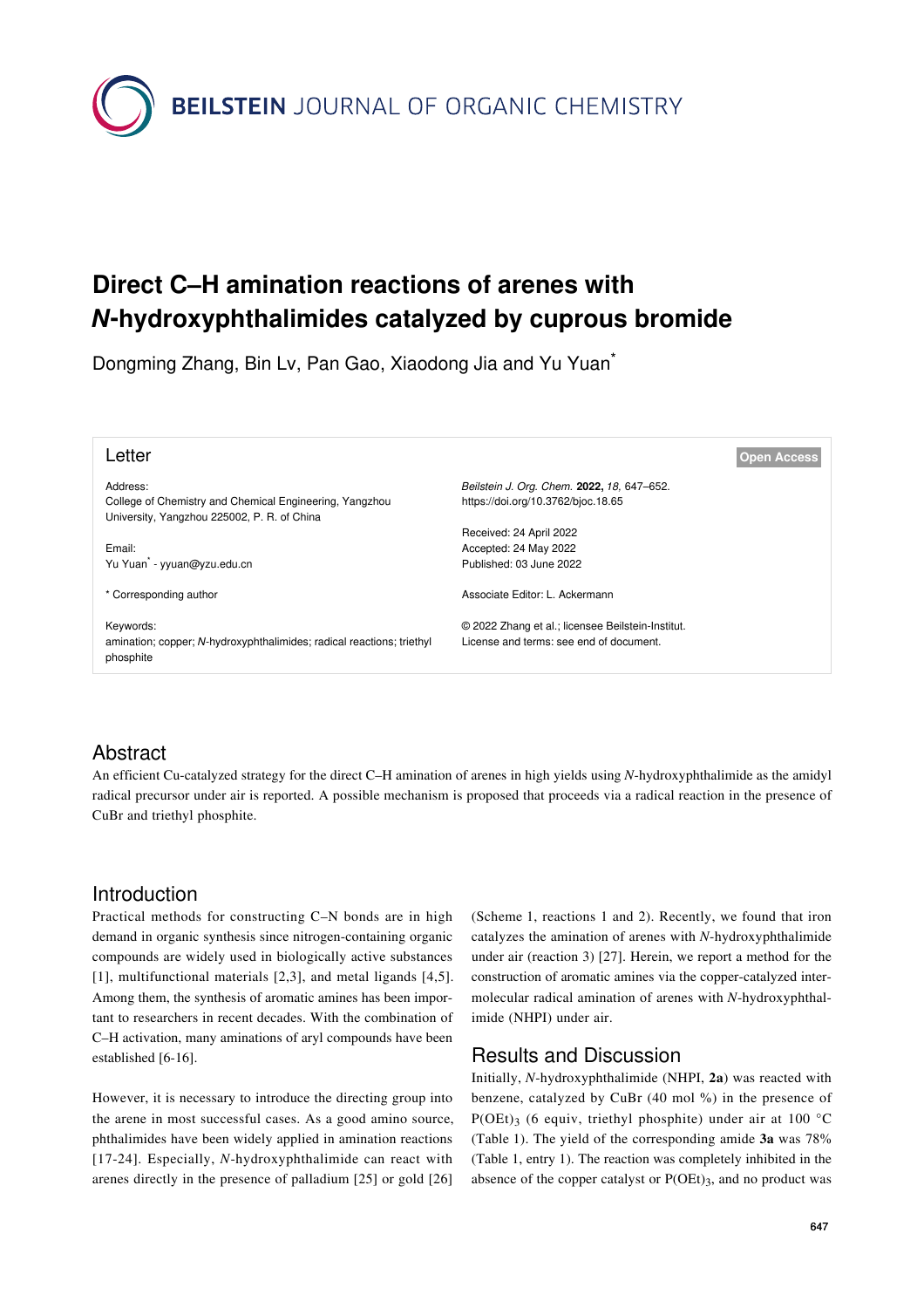<span id="page-1-0"></span>

<span id="page-1-1"></span>

|                 | Table 1: Optimization of the reaction conditions. <sup>a</sup>               |                       |           |         |                |
|-----------------|------------------------------------------------------------------------------|-----------------------|-----------|---------|----------------|
|                 | 40 mol % CuBr<br>N-OH<br>6 equiv $P(OEt)_3$<br>100 °C<br>O<br>3a<br>1a<br>2a |                       |           |         |                |
| Entry           | Catalyst                                                                     | Additive              | Temp (°C) | Solvent | Yield $(\%)^b$ |
| 1               | CuBr                                                                         | $P(OEt)_{3}$          | 100       |         | 78             |
| 2               | none                                                                         | $P(OEt)_{3}$          | 100       |         | <b>NR</b>      |
| 3               | CuBr                                                                         | none                  | 100       |         | <b>NR</b>      |
| 4               | Cu(MeCN) <sub>4</sub> PF <sub>6</sub>                                        | $P(OEt)_{3}$          | 100       |         | 15             |
| 5               | CuBr <sub>2</sub>                                                            | $P(OEt)_{3}$          | 100       |         | 33             |
| 6               | CuBr                                                                         | $P(OME)$ <sub>3</sub> | 100       |         | 55             |
| 7               | CuBr                                                                         | $P(O)(OMe)_3$         | 100       |         | trace          |
| 8               | CuBr                                                                         | $P(t-Bu)_{3}$         | 100       |         | trace          |
| 9               | CuBr                                                                         | $P(OEt)_{3}$          | 100       | MeCN    | 72             |
| 10              | CuBr                                                                         | $P(OEt)_{3}$          | 100       | $DCE$   | 65             |
| 11 <sup>c</sup> | CuBr                                                                         | $P(OEt)_{3}$          | 100       |         | 40             |
| 12              | CuBr                                                                         | $P(OEt)_{3}$          | 70        |         | 61             |
| 13              | CuBr                                                                         | $P(OEt)_{3}$          | 120       |         | 70             |
| 14 <sup>d</sup> | CuBr                                                                         | $P(OEt)_{3}$          | 100       |         | 77             |
| 15 <sup>e</sup> | CuBr                                                                         | $P(OEt)_{3}$          | 100       |         | 55             |

<sup>a</sup>Reaction conditions: **1a** (2.0 mL as substrate and solvent), **2a** (0.10 mmol), CuBr (0.04 mmol) and P(OEt)<sub>3</sub> (0.6 mmol) were stirred for 12 h at 100 °C<br>under air. <sup>b</sup>lsolated yield after chromatography. <sup>c</sup>P(OEt)<sub>3</sub> (0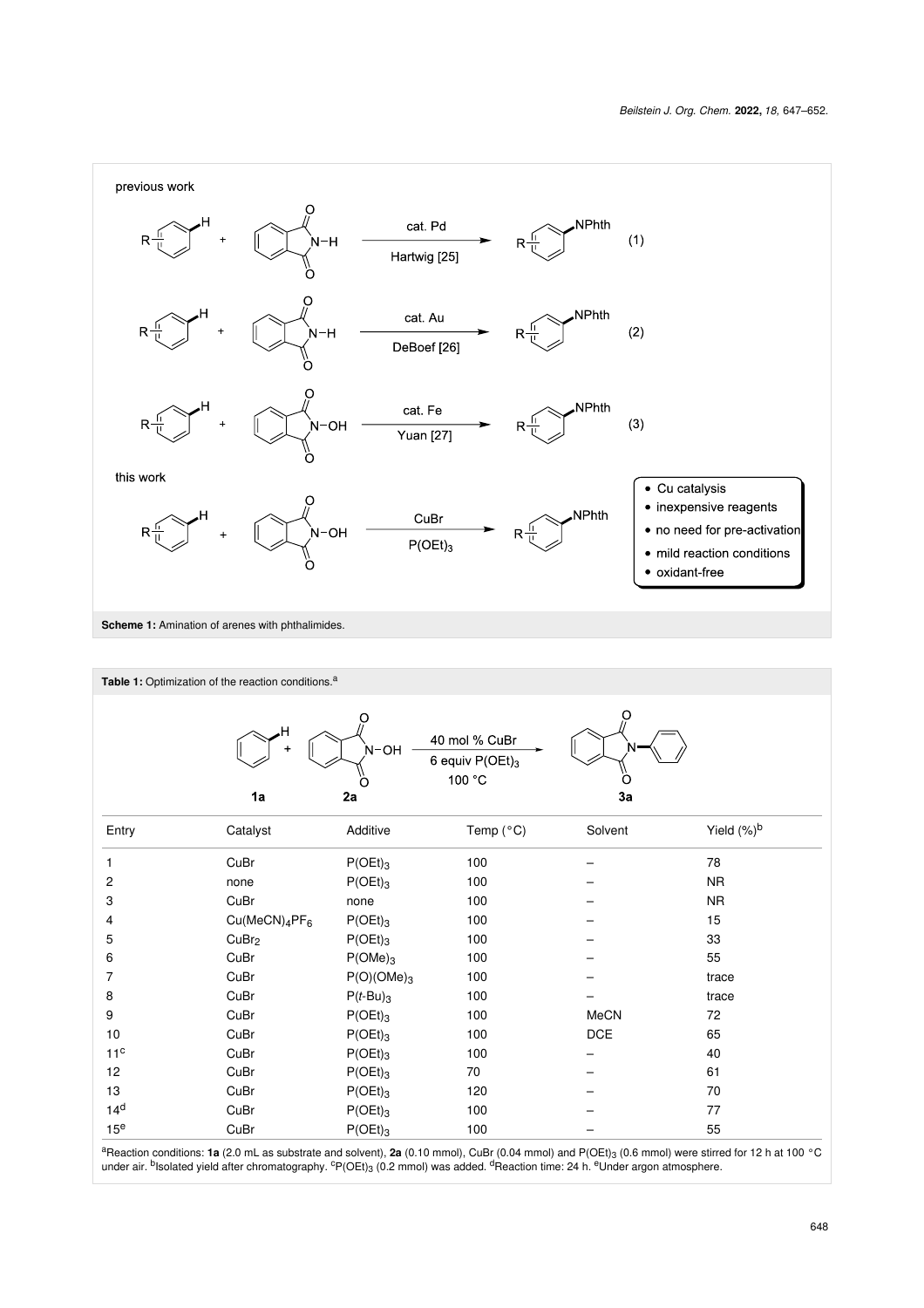detected ([Table 1](#page-1-1), entries 2 and 3). Different copper salts were tested and the reactions proved to be less efficient [\(Table 1](#page-1-1), entries 4 and 5). Except for triethyl phosphite, the reaction could not be carried out with other phosphorus species ([Table 1](#page-1-1), entries 6–8). The optimum result was obtained when benzene was employed as the substrate and solvent without additional solvent ([Table 1](#page-1-1), entries 9 and 10). It was found that a higher or lower temperature decreased the yield of the reaction [\(Table 1](#page-1-1), entries 12 and 13). Meanwhile, the product yield was not increased by prolonging the reaction time from 12 to 24 hours ([Table 1](#page-1-1), entry 14). The yield of the product was a bit lower (55%) when the reaction was operated under argon atmosphere instead of air [\(Table 1,](#page-1-1) entry 15).

Next, we investigated the phthalimidation of various arenes **1** with *N*-hydroxyphthalimides **2** under the optimized conditions ([Scheme 2](#page-2-0)). All the arenes tested, including mono-, di-, and trisubstituted aromatics and furans, reacted with *N*-hydroxyphthalimide (**2a**) smoothly to afford good yields of the corresponding products. Anisole was well tolerated in this reaction and gave the phthalimide product **3b** in 75% yield, mainly as *ortho-* and *para*-substituted products. Electron-donating alkyl-substituted arenes were generally more prone to give *ortho* and *para* products. When the reaction was carried out with cumene under standard conditions, due to steric hindrance resulting from the alkyl group on the arene's ring, only the single product **3d** was observed in 55% yield. At the same time, arenes containing

<span id="page-2-0"></span>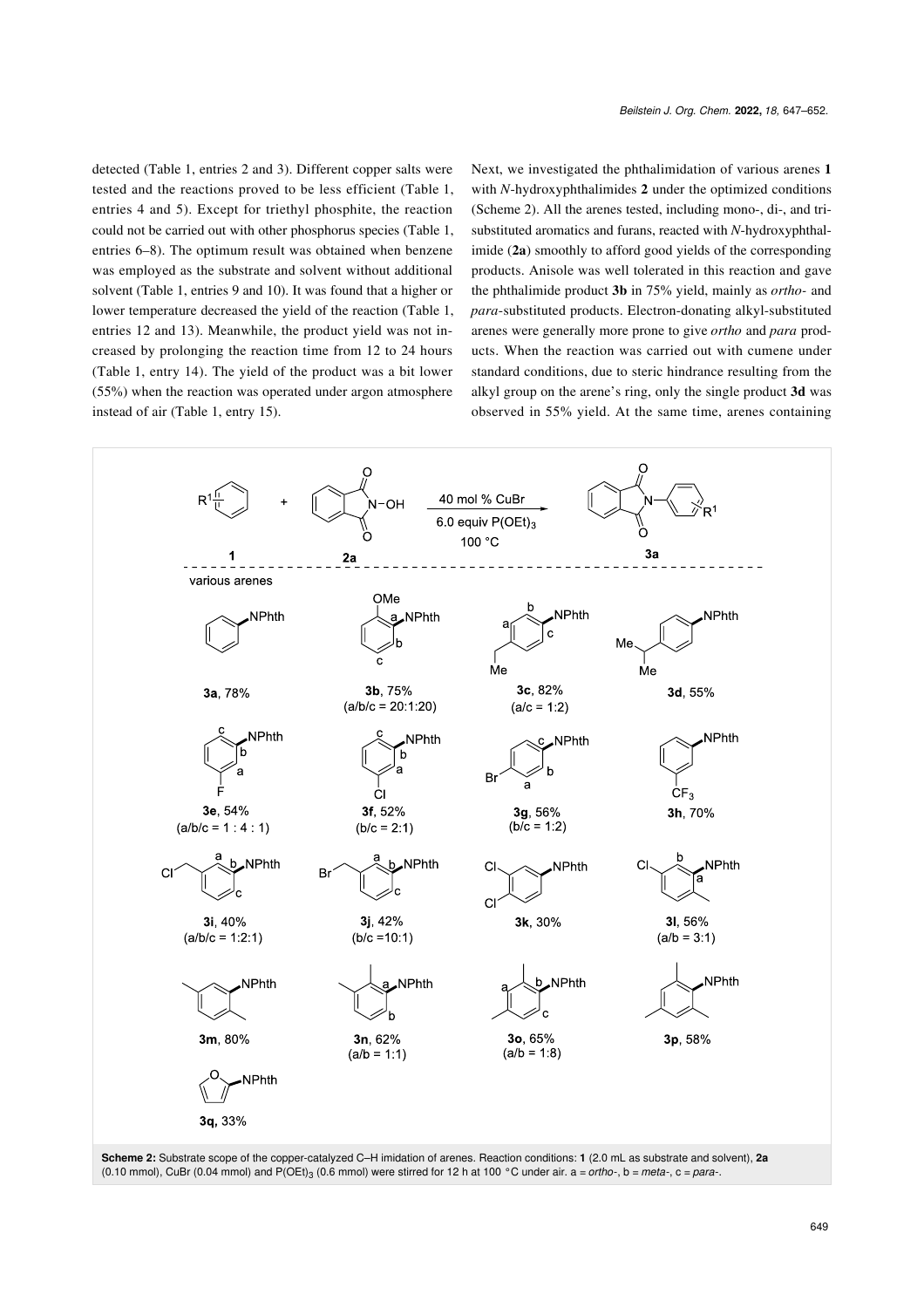electron-withdrawing groups (such as halogen and trifluoromethyl) also give the corresponding products **3e–h** in moderate yields with the *meta* substituted isomers as the major products. Interestingly, only the *meta* product was detected when (trifluoromethyl)benzene was treated with **2a**. Moreover, benzyl chloride and benzyl bromide tolerated the reaction conditions, affording the aryl-phthalimidated products of which the *ortho* and *para* products were the major isomers. It is also shown that disubstituted and trisubstituted arenes successfully reacted to give the corresponding products in good yields. In addition, employing furan as the substrate, imidation occurred only at the *ortho* position to provide **3q** with a moderate 33% yield. Finally, various substituted *N*-hydroxyphthalimides were studied [\(Scheme 3](#page-3-0)), and the desired *N*-phthalimide products **3r–u** were obtained in moderate to high yields.

According to the experimental results and our previous work [\[27,28\],](#page-5-4) a possible reaction mechanism is given in [Scheme 4.](#page-4-3) At first, NHPI combines with triethyl phosphite to form intermediate **4**, which is the loss of ethanol to generate intermediate **5**. Then, single-electron transfer (SET) between CuBr and intermediate **5** forms intermediate **6**, which initiates the N–O bond homolytic cleavage resulting in forming an *N*-centred phthalimidyl radical **7** (PhthN•) and anion **8**. Meanwhile, Cu(I) is oxidized to Cu(II) in this step. Next, radical **7** attacks the benzene via radical addition to generate the intermediate **9**, which is oxidized by Cu(II) to give 10, which undergoes aromatization and deprotonation to afford the product **3a**. At this stage, Cu(I) is regenerated to complete the catalytic cycle.

#### Conclusion

In summary, we have developed a convenient copper-catalyzed method for the direct C–H amination of arenes in good yields using *N*-hydroxyphthalimides as the amido radical precursor under mild conditions. This reaction has a broad substrate scope and leads to moderate to good yields in most cases. Also, good chemoselectivities were observed with some substrates. It is envisaged that this work will provide a simple amination strategy for synthesizing aromatic amines.

#### **Experimental**

All new compounds were fully characterized.  ${}^{1}H$  NMR and  $13<sup>C</sup>$  NMR spectra were obtained with Agilent Technologies AVANCE-400 MHz or 600 MHz spectrometers in CDCl<sub>3</sub> as the solvent with TMS as an internal standard. Mass spectra were obtained on a Bruker Dalton maXis instrument. All reactions were carried out under air. Unless otherwise noted, materials were obtained from commercial suppliers and were used without further purification. All reactions under standard conditions were monitored by thin-layer chromatography (TLC) on gel F254 plates. Flash column chromatograph was carried out using 300–400 mesh silica gel at medium pressure.

<span id="page-3-0"></span>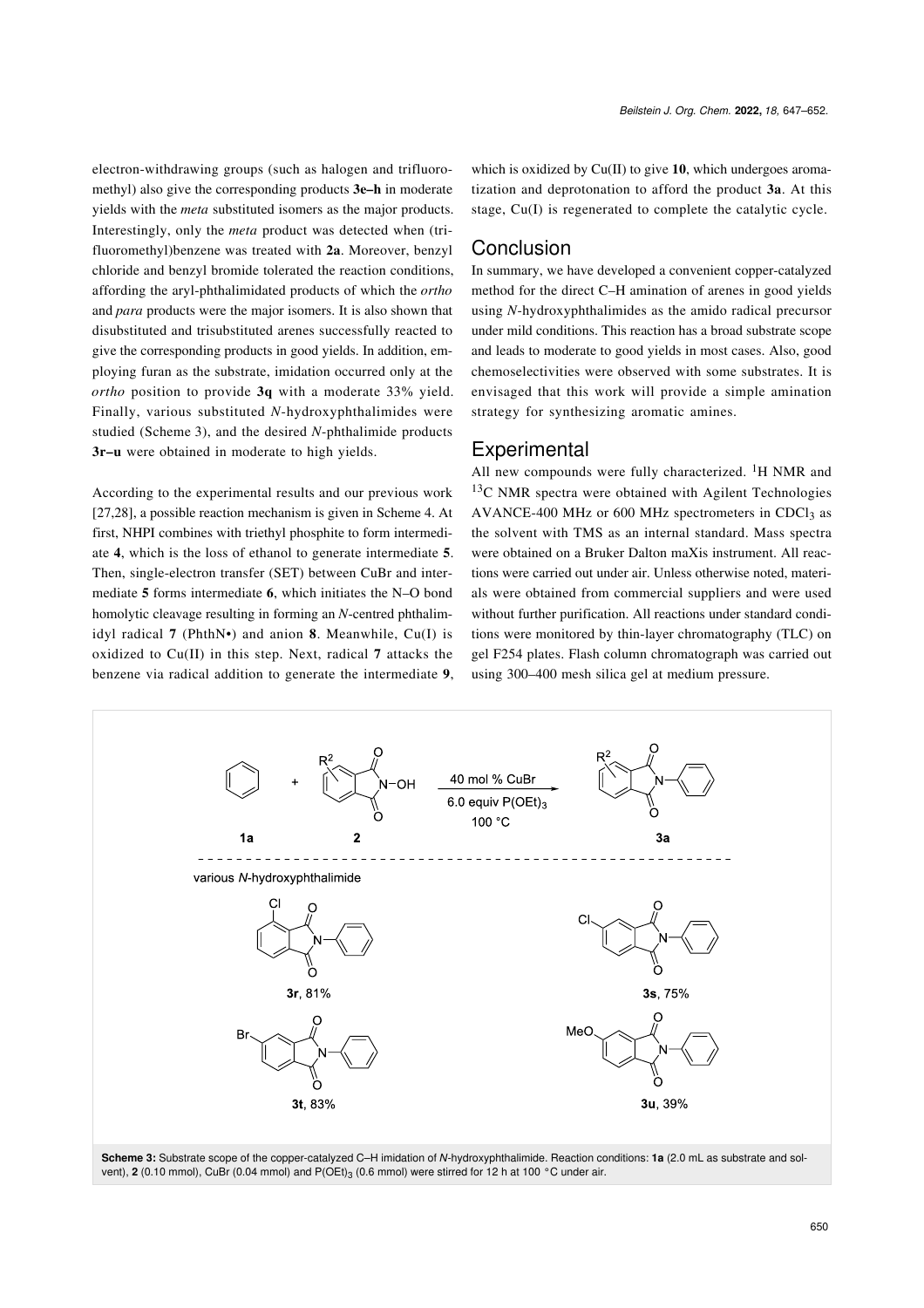<span id="page-4-3"></span>

**General procedure for synthesis of 3a–u:** *N*-Hydroxyphthalimide (0.1 mmol), CuBr (40 mol %, 0.04 mmol), triethyl phosphite (6.0 equiv, 0.6 mmol) and (hetero)arene (2 mL) were added into a 15 mL sealed tube. The resulting mixture was stirred at 100 °C under air for 12 h, and the progress was monitored by TLC. The solution was then cooled to room temperature and the solvent was removed under vacuum. The crude residue was purified by column chromatography on silica gel (ethyl acetate/petroleum ether 1:10) to afford the desired products **3a–u**.

# Supporting Information

#### Supporting Information File 1

Synthetic schemes for products, characterization data, and copies of  ${}^{1}H$ ,  ${}^{13}C$ , and  ${}^{19}F$  NMR spectra. [\[https://www.beilstein-journals.org/bjoc/content/](https://www.beilstein-journals.org/bjoc/content/supplementary/1860-5397-18-65-S1.pdf) [supplementary/1860-5397-18-65-S1.pdf\]](https://www.beilstein-journals.org/bjoc/content/supplementary/1860-5397-18-65-S1.pdf)

## Funding

We gratefully acknowledge funding from Jiangsu Provincial Nature Science Foundation (BK20161328), the Top-notch Academic Programs Project of Jiangsu Higher Education Institutions, and the Priority Academic Program Development of Jiangsu Higher Education Institutions.

# ORCID® iDs

Yu Yuan - <https://orcid.org/0000-0002-0362-202X>

## **References**

- <span id="page-4-0"></span>1. Horton, D. A.; Bourne, G. T.; Smythe, M. L. *Chem. Rev.* **2003,** *103,* 893–930. [doi:10.1021/cr020033s](https://doi.org/10.1021%2Fcr020033s)
- <span id="page-4-1"></span>2. Lin, W.; Long, L.; Yuan, L.; Cao, Z.; Chen, B.; Tan, W. *Org. Lett.* **2008,** *10,* 5577–5580. [doi:10.1021/ol802436j](https://doi.org/10.1021%2Fol802436j)
- 3. Chakravorty, D. K.; Parker, T. M.; Guerra, A. J.; Sherrill, C. D.; Giedroc, D. P.; Merz, K. M., Jr. *J. Am. Chem. Soc.* **2013,** *135,* 30–33. [doi:10.1021/ja309170g](https://doi.org/10.1021%2Fja309170g)
- <span id="page-4-2"></span>4. Herrmann, W. A. *Angew. Chem., Int. Ed.* **2002,** *41,* 1290–1309. [doi:10.1002/1521-3773\(20020415\)41:8<1290::aid-anie1290>3.0.co;2-y](https://doi.org/10.1002%2F1521-3773%2820020415%2941%3A8%3C1290%3A%3Aaid-anie1290%3E3.0.co%3B2-y)